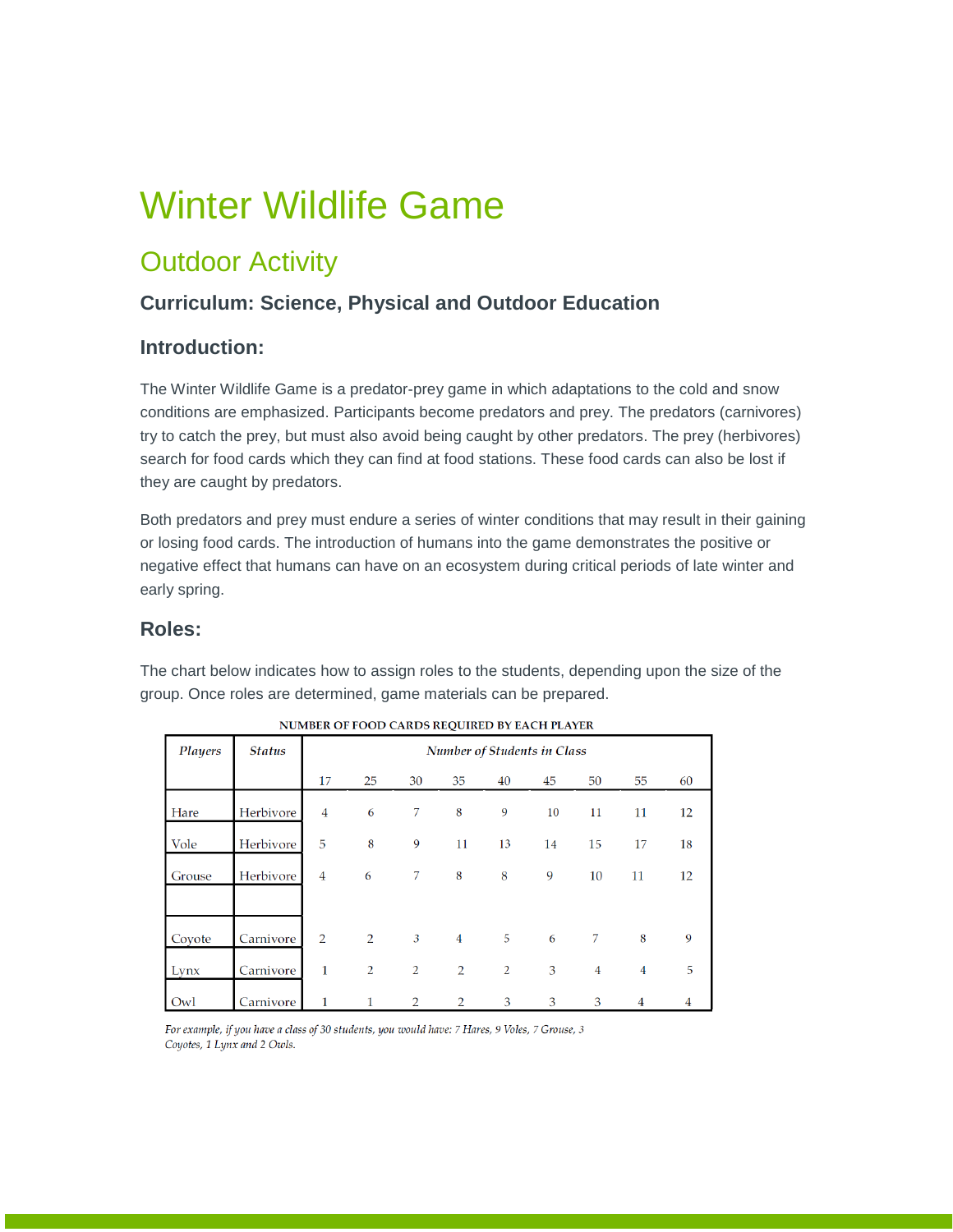#### **Material:**

 **Predator and Prey Materials**: Each Herbivore and Carnivore will receive a player kit which includes one small plastic bag containing the following:

❏ 1 Animal Description Card with animal picture (see [appendix\)](https://albertaparks.ca/media/6496605/winter-wildlife-game_appendix.pdf)

❏ Prey: 3 Food Cards (5 cm x 5 cm squares of green poster board)

❏ Predator: 1 Food Card (5 cm x 5 cm square of green poster board)

❏ 4 Winter Condition Cards for that animal (see [appendix\)](https://albertaparks.ca/media/6496605/winter-wildlife-game_appendix.pdf)

❏ Prey: 1 green head / arm band for identification

❏ Predator: 1 red head / arm band for identification

❏ 1 shower curtain ring (or string) to hold the cards together.

#### **General Game Materials**:

❏ copy of Winter Wildlife Game Rules (see [appendix\)](https://albertaparks.ca/media/6496605/winter-wildlife-game_appendix.pdf)

- ❏ copy of Background Information for Winter Condition Cards (see [appendix\)](https://albertaparks.ca/media/6496605/winter-wildlife-game_appendix.pdf)
- ❏ brightly coloured flagging tape for marking boundaries (optional)
- ❏ 1 hat to identify the 'human' (optional)
- ❏ 10 food station buckets (plastic bowls or milk containers)
- ❏ 10 sets of Green Food Cards (FC), one set per food station.

The number of food cards in each set should be equal to the number of herbivores playing the game plus 3-4 extra cards. (For example, if there are 8 herbivores in the game, then one set of food cards should contain  $8 + 3 = 11$  cards and the total number of FC would be11 x 10 food station buckets = 110 food cards. Label each set of food cards with the number of the bucket it belongs in (l to l0). The FC's are numbered so that the students will only take one card per bucket.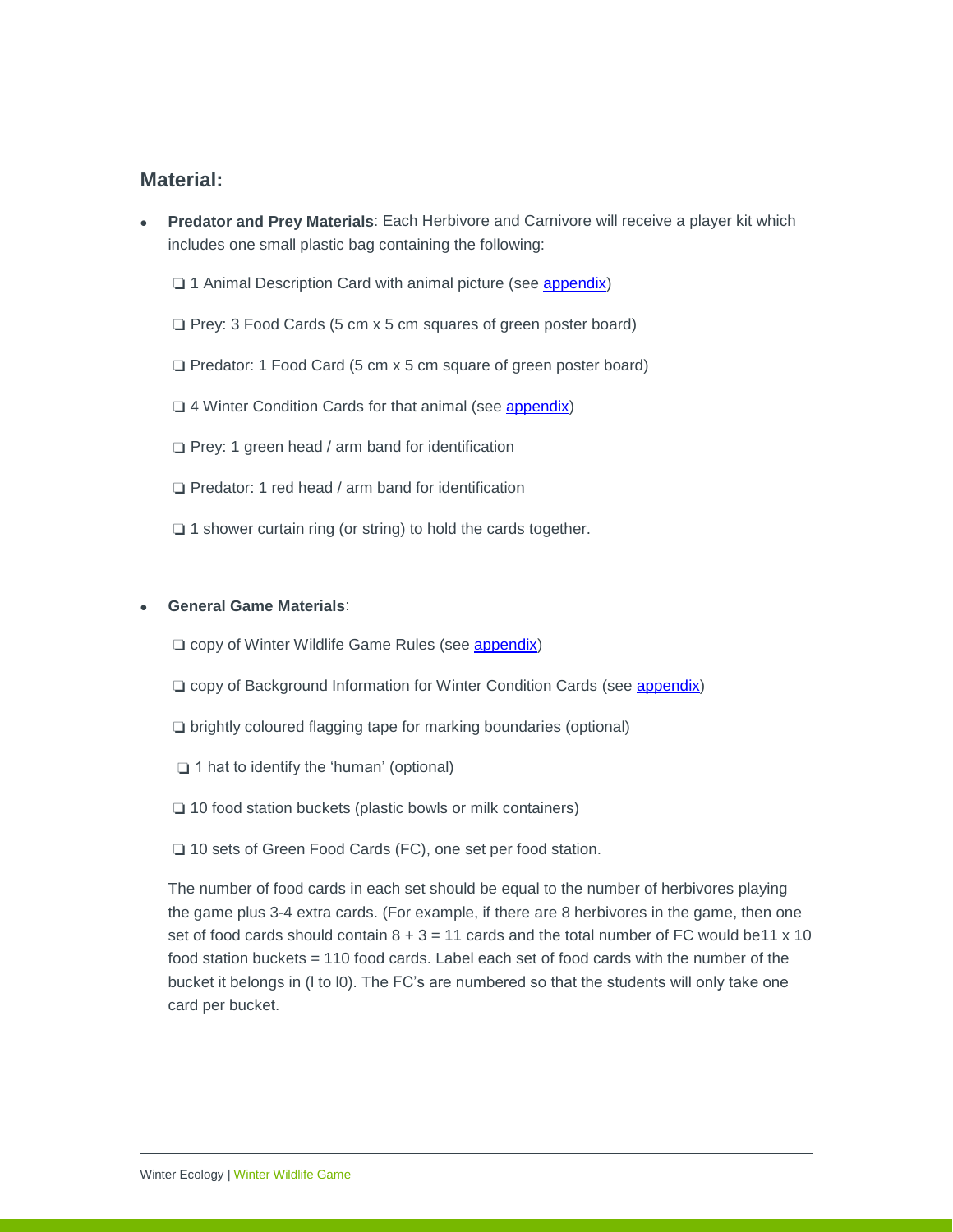#### **Preparation:**

1. Make the Animal Description Cards (see [appendix\)](https://albertaparks.ca/media/6496605/winter-wildlife-game_appendix.pdf). The information about the animal should be on one side of the card and the picture of the animal should be on the other. Laminate all the cards.

2. Make the Winter Conditions Cards (see [appendix\)](https://albertaparks.ca/media/6496605/winter-wildlife-game_appendix.pdf). These can be made either by gluing the sheet to poster board and then cutting along the dotted line, or by simply laminating the sheet and then cutting along the dotted line. Note: Make copies of the cards for your whole class, using the table above to determine the number of each species needed. Much of the preparation for the game can be done in-class by the students themselves.

3. Punch a hole in the upper right-hand corner of each of the Winter Condition Cards and Animal Description Cards (see illustration) and tie all of the cards together with a shower curtain ring or hole string.

| #1 COYOTE | $-2$ |  |
|-----------|------|--|
|           |      |  |
|           |      |  |

4. The game area should be at least l00 m x l00 m and ideally be wooded so that the players have a place to hide and must search for the feeding stations. If the location has few trees or if the players are older, double the size of the playing area. Consider marking the area with flagging tape and place the food stations randomly throughout the area.

6. Conduct the pre-game discussion (you might wish to do this part indoors).

### **Pre-Game Discussion:**

- 1. Explain to the students that the Winter Wildlife Game will show how different animals survive through the winter season. Each student will assume the role of an assigned animal and attempt to survive the winter in that role.
- 2. Choose the predators. You can control the dynamics of the game by assigning the role of carnivores and omnivores to faster or slower students; alternatively, you can select the students at random. Point out that the predators include the coyote, the lynx and the Great Horned owl. Pass out the appropriate player kits.